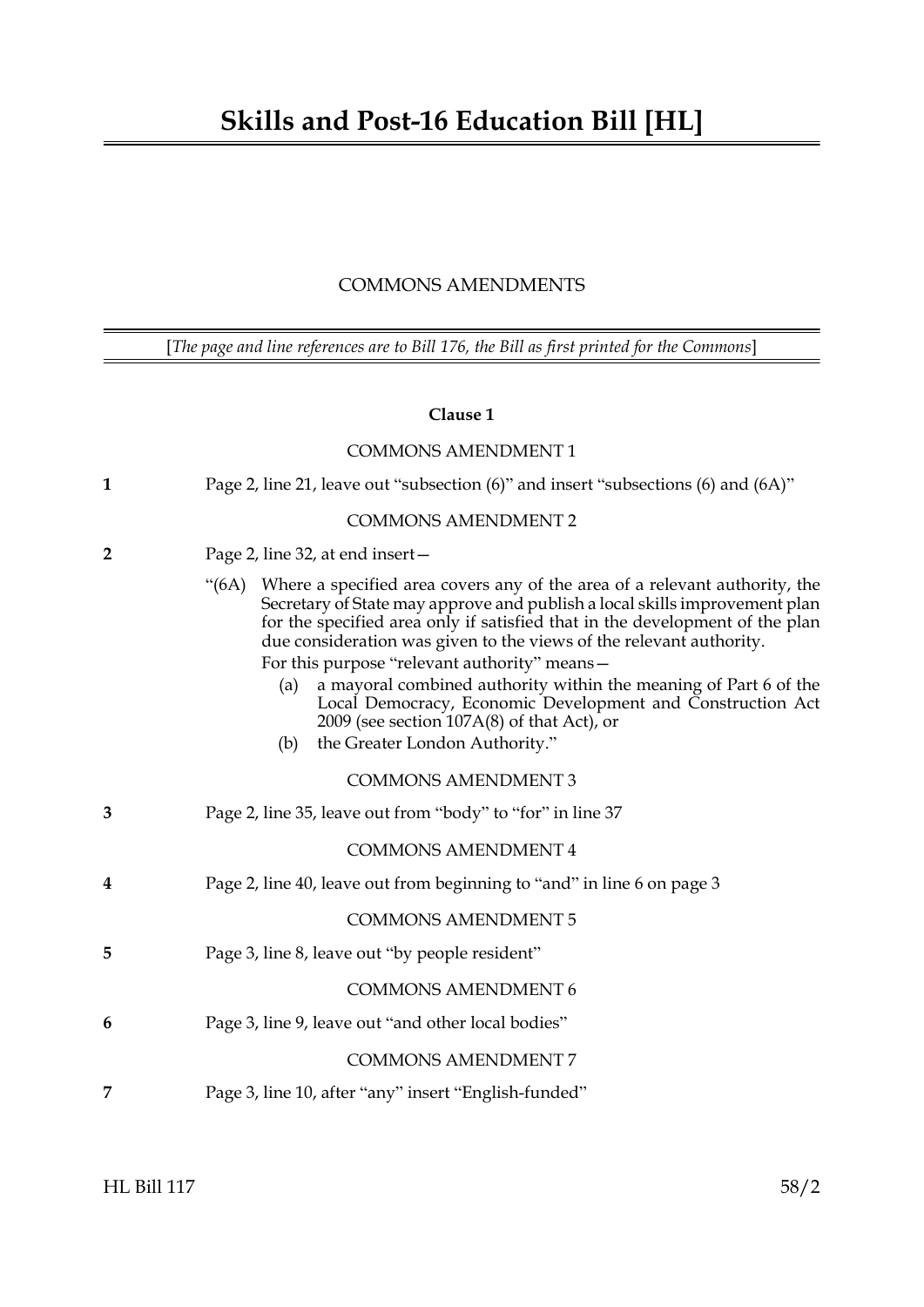# **Clause 4**

|    | <b>COMMONS AMENDMENT 8</b>                                                                                                                                                                             |
|----|--------------------------------------------------------------------------------------------------------------------------------------------------------------------------------------------------------|
| 8  | Page 5, line 35, after "institution" insert "in England"                                                                                                                                               |
|    | <b>COMMONS AMENDMENT 9</b>                                                                                                                                                                             |
| 9  | Page 5, line 38, leave out "a" and insert "an English"                                                                                                                                                 |
|    | <b>COMMONS AMENDMENT 10</b>                                                                                                                                                                            |
| 10 | Page 5, line 40, after "provider" insert "whose activities, so far as they relate to the<br>provision of post-16 technical education or training, are carried on, or partly<br>carried on, in England" |
|    | <b>COMMONS AMENDMENT 11</b>                                                                                                                                                                            |
| 11 | Page 5, line 41, at end insert "in England"                                                                                                                                                            |
|    | <b>COMMONS AMENDMENT 12</b>                                                                                                                                                                            |
| 12 | Page 6, line 9, leave out "in respect of which amounts are" and insert "funded,<br>wholly or partly, by amounts"                                                                                       |
|    | <b>COMMONS AMENDMENT 13</b>                                                                                                                                                                            |
| 13 | Page 6, line 10, leave out "by the Secretary of State"                                                                                                                                                 |
|    | <b>COMMONS AMENDMENT 14</b>                                                                                                                                                                            |
| 14 | Page 6, line 11, after "made" insert "by the Secretary of State"                                                                                                                                       |
|    | Clause 7                                                                                                                                                                                               |
|    | <b>COMMONS AMENDMENT 15</b>                                                                                                                                                                            |
| 15 | Page 10, leave out lines 38 to 40                                                                                                                                                                      |
|    | <b>COMMONS AMENDMENT 16</b>                                                                                                                                                                            |
| 16 | Page 10, leave out lines 41 and 42                                                                                                                                                                     |
|    | <b>After Clause 13</b>                                                                                                                                                                                 |
|    | <b>COMMONS AMENDMENT 17</b>                                                                                                                                                                            |
| 17 | Insert the following new Clause -                                                                                                                                                                      |
|    | "Information about technical education and training: access to English schools                                                                                                                         |
|    | Section 42B of the Education Act 1997 (information about technical<br>(1)<br>education: access to English schools) is amended as follows.                                                              |
|    | In subsection (1), for "is an opportunity" substitute "are opportunities".<br>(2)                                                                                                                      |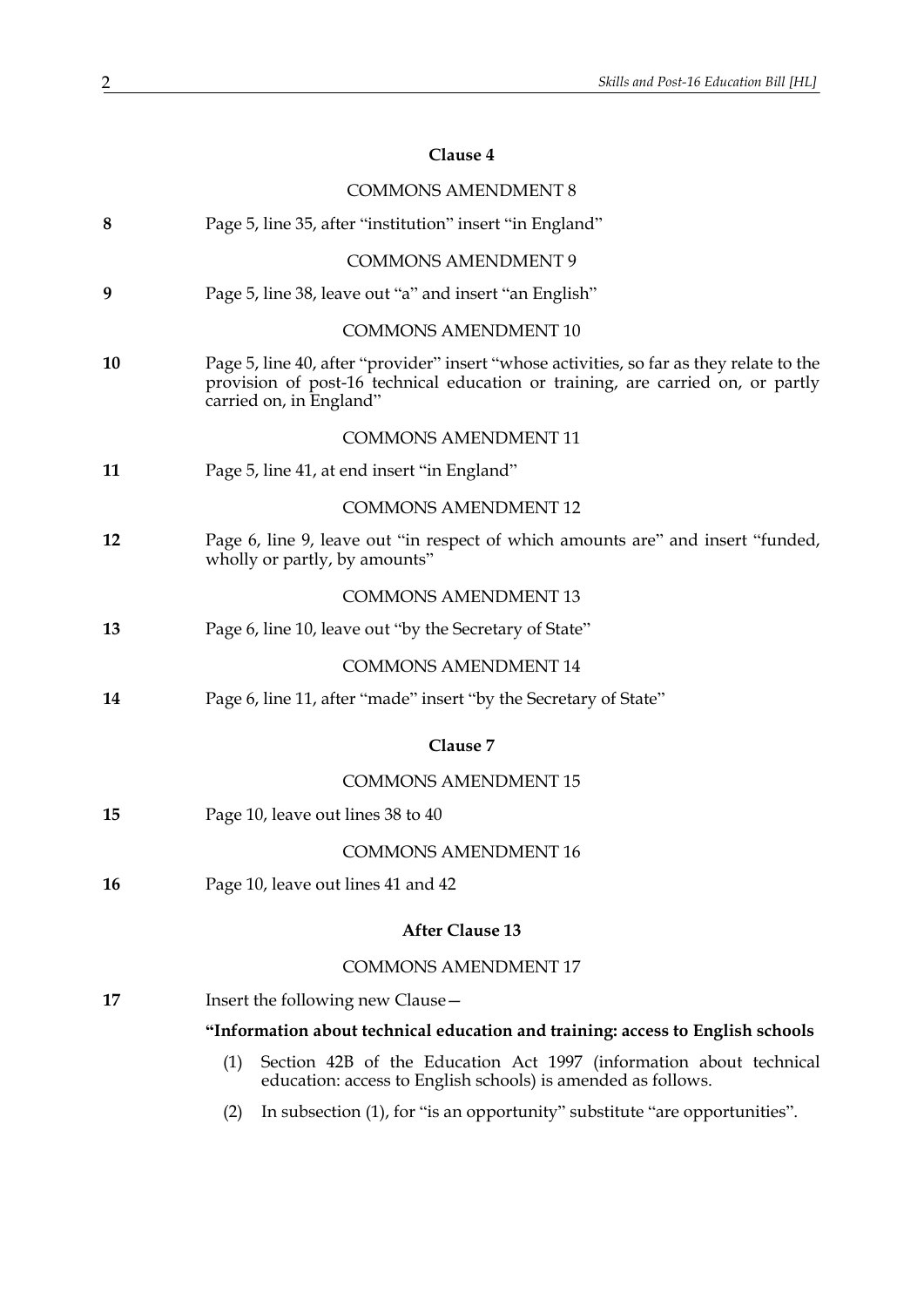- (3) After subsection (1) insert—
	- "( $1$ A) In complying with subsection  $(1)$ , the proprietor must give access to registered pupils on at least one occasion during each of the first, second and third key phase of their education."
- <span id="page-2-0"></span>(4) After subsection (2) insert—
	- "(2A) The proprietor of a school in England within subsection (2) must  $-$ 
		- (a) ensure that each registered pupil meets, during each of the first and second key phases of their education, at least one provider to whom access is given (or any other number of such providers that may be specified for the purposes of that key phase by regulations under subsection (8)), and
		- (b) ask providers to whom access is given to provide information that includes the following—
			- (i) information about the provider and the approved technical education qualifications or apprenticeships that the provider offers,
			- (ii) information about the careers to which those technical education qualifications or apprenticeships might lead,
			- (iii) a description of what learning or training with the provider is like, and
			- (iv) responses to questions from the pupils about the provider or approved technical education qualifications and apprenticeships.
		- (2B) Access given under subsection (1) must be for a reasonable period of time during the standard school day."
- (5) In subsection  $(5)$ 
	- (a) in paragraph (c), at the end insert "and the times at which the access is to be given;";
	- (b) after paragraph (c) insert—
		- "(d) an explanation of how the proprietor proposes to comply with the obligations imposed under subsection [\(2A\)](#page-2-0)."
- (6) In subsection (8), after "subsection (1)" insert "or [\(2A\)"](#page-2-0).
- (7) After subsection (9) insert—
	- "(9A) For the purposes of this section—
		- (a) the first key phase of a pupil's education is the period—
			- (i) beginning at the same time as the school year in which the majority of pupils in the pupil's class attain the age of 13, and
			- (ii) ending with 28 February in the following school year;
		- (b) the second key phase of a pupil's education is the period—
			- (i) beginning at the same time as the school year in which the majority of pupils in the pupil's class attain the age of 15, and
			- (ii) ending with 28 February in the following school year;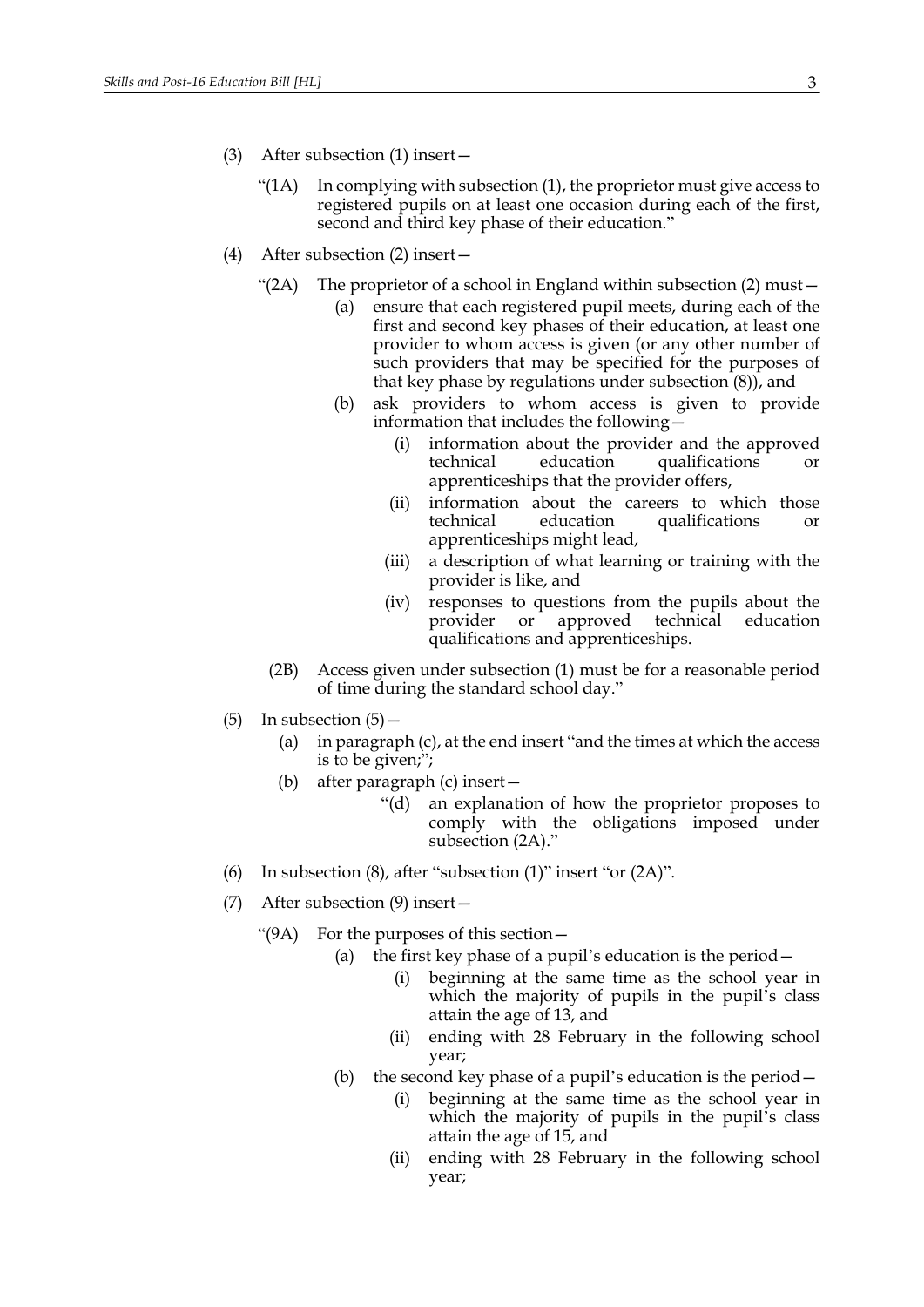|    | the third key phase of a pupil's education is the period $-$<br>(c)<br>beginning at the same time as the school year in<br>(i)<br>which the majority of pupils in the pupil's class<br>attain the age of 17, and<br>ending with 28 February in the following school<br>(ii)<br>year.""<br>Clause 14<br><b>COMMONS AMENDMENT 18</b> |
|----|------------------------------------------------------------------------------------------------------------------------------------------------------------------------------------------------------------------------------------------------------------------------------------------------------------------------------------|
| 18 | Page 18, line 2, leave out Clause 14                                                                                                                                                                                                                                                                                               |
|    | Clause 17                                                                                                                                                                                                                                                                                                                          |
|    | <b>COMMONS AMENDMENT 19</b>                                                                                                                                                                                                                                                                                                        |
| 19 | Page 21, line 28, leave out Clause 17                                                                                                                                                                                                                                                                                              |
|    | Clause 18                                                                                                                                                                                                                                                                                                                          |
|    | <b>COMMONS AMENDMENT 20</b>                                                                                                                                                                                                                                                                                                        |
| 20 | Page 22, line 1, leave out Clause 18                                                                                                                                                                                                                                                                                               |
|    | Clause 19                                                                                                                                                                                                                                                                                                                          |
|    | <b>COMMONS AMENDMENT 21</b>                                                                                                                                                                                                                                                                                                        |
| 21 | Page 22, line 34, leave out subsection (3)                                                                                                                                                                                                                                                                                         |
|    | Clause 22                                                                                                                                                                                                                                                                                                                          |
|    | <b>COMMONS AMENDMENT 22</b>                                                                                                                                                                                                                                                                                                        |
| 22 | Page 28, line 15, leave out from first "to" to "paid" in line 16 and insert "an<br>agreement for the funding authority to provide funding to the provider includes a<br>reference to an agreement or arrangements between the funding authority and the<br>provider by virtue of which amounts can or must be"                     |
|    | Clause 25                                                                                                                                                                                                                                                                                                                          |
|    | <b>COMMONS AMENDMENT 23</b>                                                                                                                                                                                                                                                                                                        |
| 23 | Page 30, line 14, leave out Clause 25                                                                                                                                                                                                                                                                                              |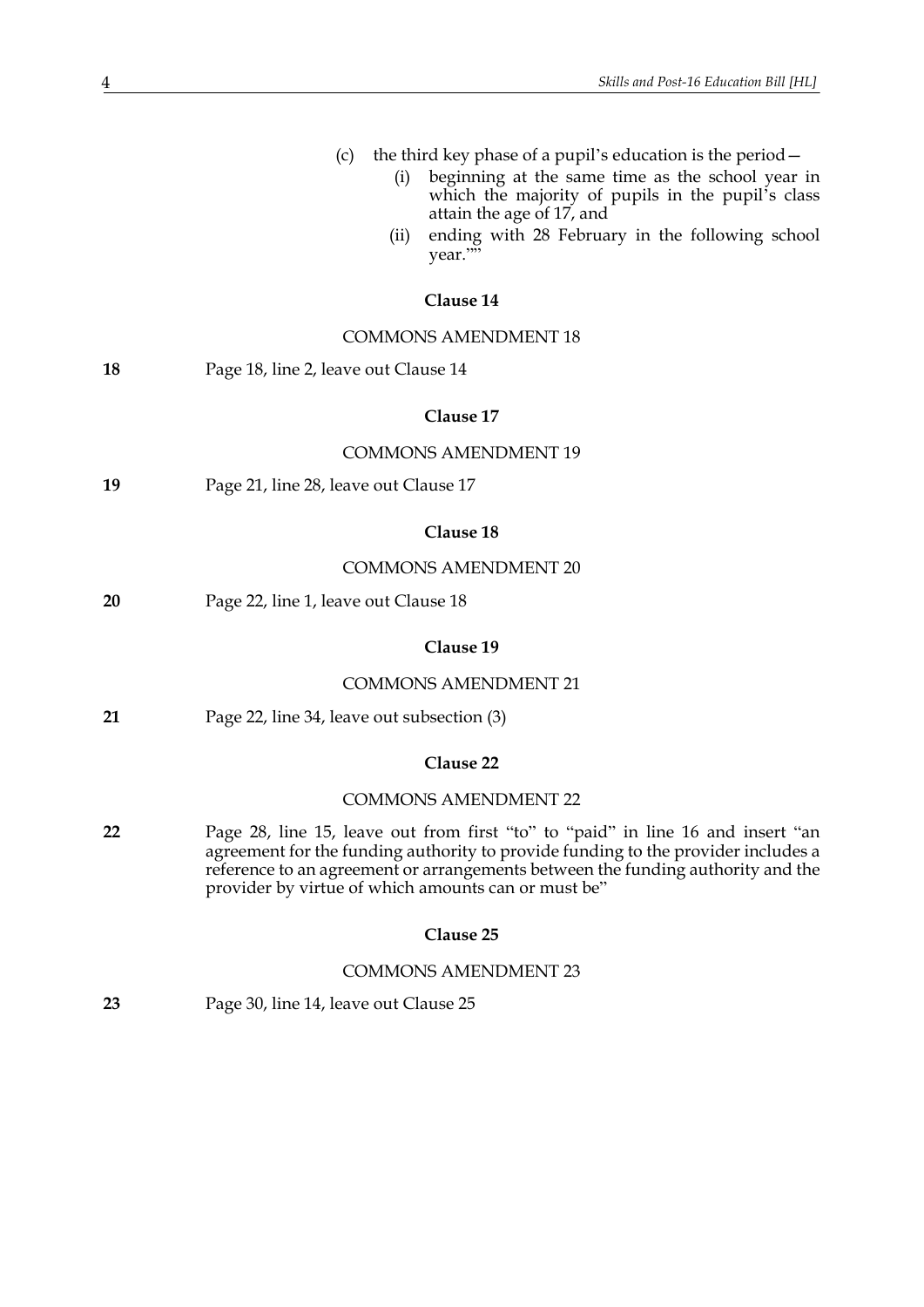#### **After Clause 35**

### COMMONS AMENDMENT 24

**24** Insert the following new Clause—

#### **"Office for Students: publication and protection from defamation**

In the Higher Education and Research Act 2017, after section 67 insert—

## *"Publication*

### <span id="page-4-1"></span><span id="page-4-0"></span>**67A Power for the OfS to publish notices, decisions and reports**

- (1) The OfS may publish notices, decisions and reports given or made in the performance of its functions.
- (2) Subsection [\(1\)](#page-4-0) does not affect any other power of the OfS to publish such a matter.
- (3) Publication under this section does not breach—
	- (a) an obligation of confidence owed by the OfS, or
	- (b) any other restriction on the publication or disclosure of information (however imposed).
- (4) But nothing in this section authorises the OfS to publish information where doing so contravenes the data protection legislation.

For this purpose "the data protection legislation" has the same meaning as in the Data Protection Act 2018 (see section 3 of that Act).

- (5) In deciding whether to publish a notice, decision or report under subsection [\(1\)](#page-4-0), the OfS must, in particular, consider—
	- (a) the interests of  $-$ 
		- (i) students on higher education courses provided by English higher education providers,
		- (ii) people thinking about undertaking, or who have undertaken, such courses, and
		- (iii) English higher education providers,
	- (b) the need for excluding from publication, so far as practicable, any information which relates to the affairs of a particular body or individual, where publication of that information would or might, in the opinion of the OfS, seriously and prejudicially affect the interests of that body or individual, and
	- (c) the public interest.
- <span id="page-4-2"></span>(6) For the purposes of this section and sections [67B](#page-5-0) and [67C](#page-5-1)—
	- (a) a reference to a decision includes a reference to the reasons for it, and
	- (b) any decision made in the course of exercising, or for the purposes of enabling the OfS to exercise, any of the OfS's functions (including making any other decision) is made "in the performance of its functions".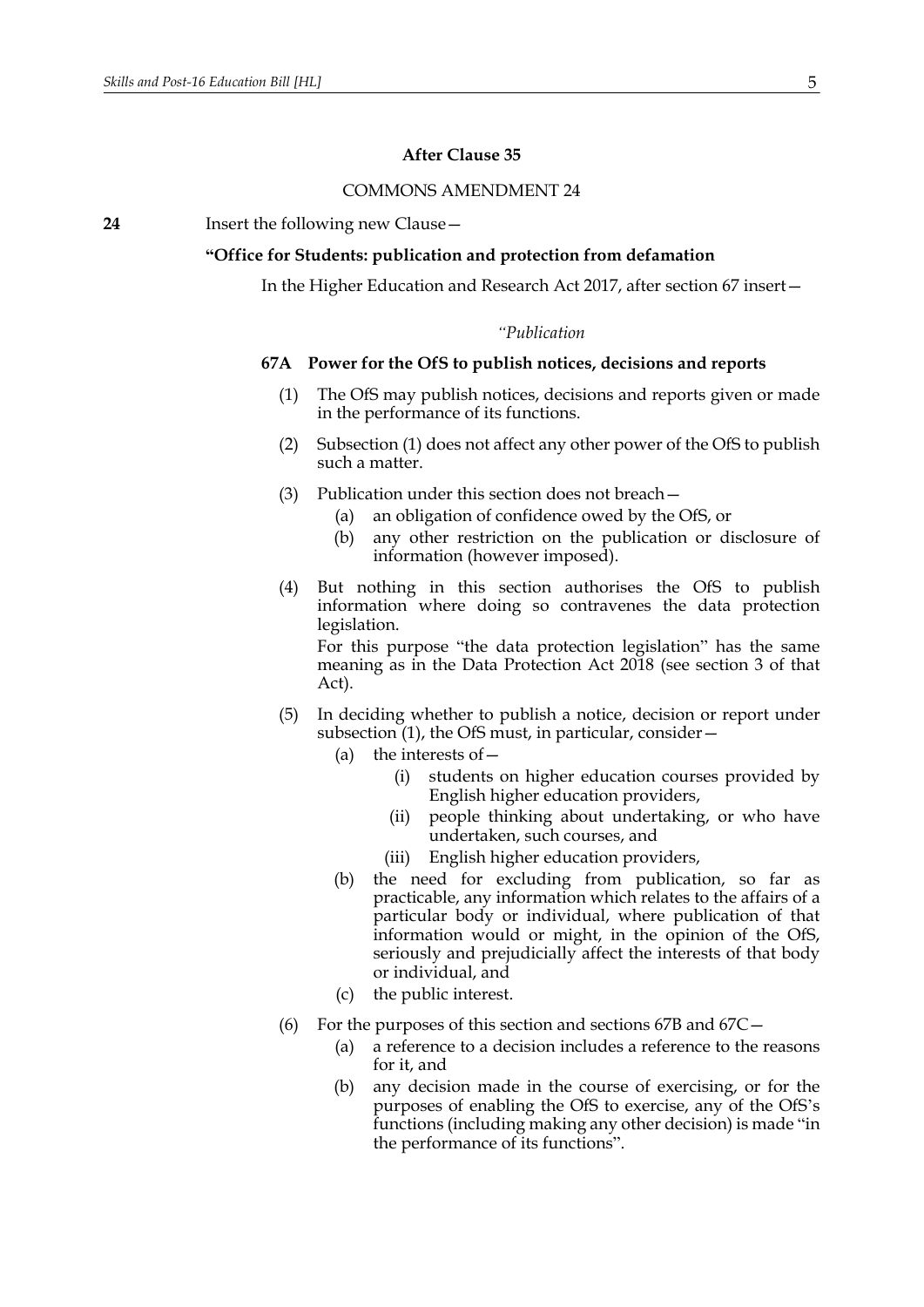#### <span id="page-5-0"></span>**67B Publication of decision to conduct or terminate investigation**

- (1) This section applies where under section [67A](#page-4-1)[\(1\)](#page-4-0) the OfS publishes a decision to conduct an investigation.
- (2) If the publication identifies a higher education provider or other body or individual whose activities are being, or to be, investigated, and—
	- (a) the OfS terminates the investigation without making any finding, or
	- (b) the findings of the investigation, so far as they relate to the higher education provider, body or individual, do not result in the OfS taking any further action,

the OfS must publish a notice stating that fact.

- (3) Section [67C](#page-5-1) does not apply to the publication of the decision to conduct the investigation to the extent that it includes information other than—
	- (a) a statement of the OfS's decision to conduct the investigation,
	- (b) a summary of the matter being, or to be, investigated, and
	- (c) a reference to the identity of any higher education provider or other body or individual whose activities are being, or to be, investigated.
- (4) See section [67A](#page-4-1)[\(6\)](#page-4-2) for the meaning of references to decisions.

### *Defamation*

### <span id="page-5-1"></span>**67C Protection from defamation claims**

(1) For the purposes of the law of defamation, publication by the OfS of any notice, decision or report given or made in the performance of its functions is privileged unless the publication is shown to have been made with malice.

This is subject to section [67B](#page-5-0).

(2) See section [67A](#page-4-1)[\(6\)](#page-4-2) for the meaning of references to decisions.""

### **Clause 38**

#### COMMONS AMENDMENT 25

**25** Page 42, line 1, leave out "and 26 to" and insert ", 26 to (*Office for Students: publication and protection from defamation*) and"

## **Clause 39**

#### COMMONS AMENDMENT 26

|  | 26 | Page 42, line 13, leave out subsection (2) |
|--|----|--------------------------------------------|
|--|----|--------------------------------------------|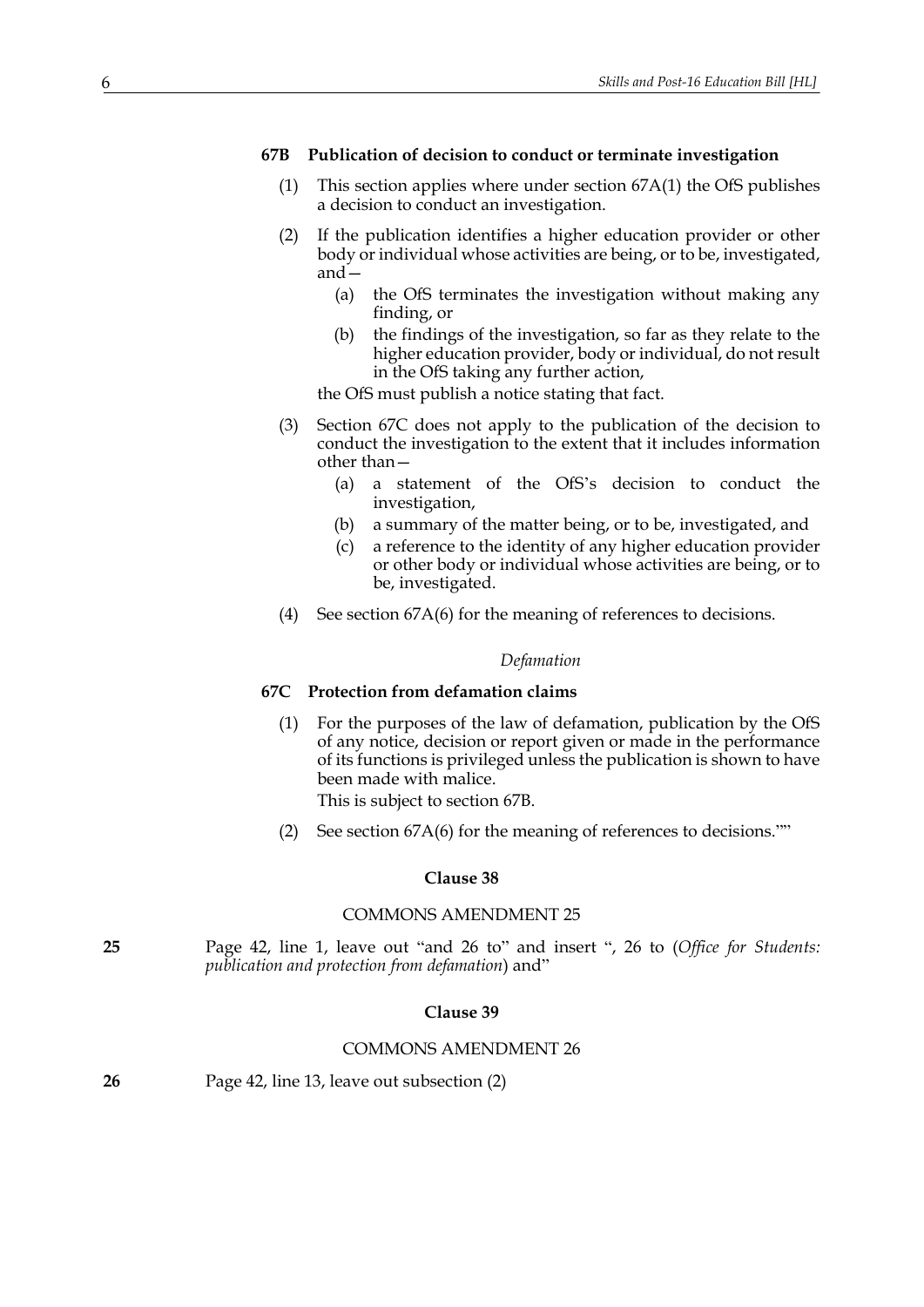# **In the Title**

## COMMONS AMENDMENT 27

**27** Line 5, after "assessments" insert "and publication of certain matters"